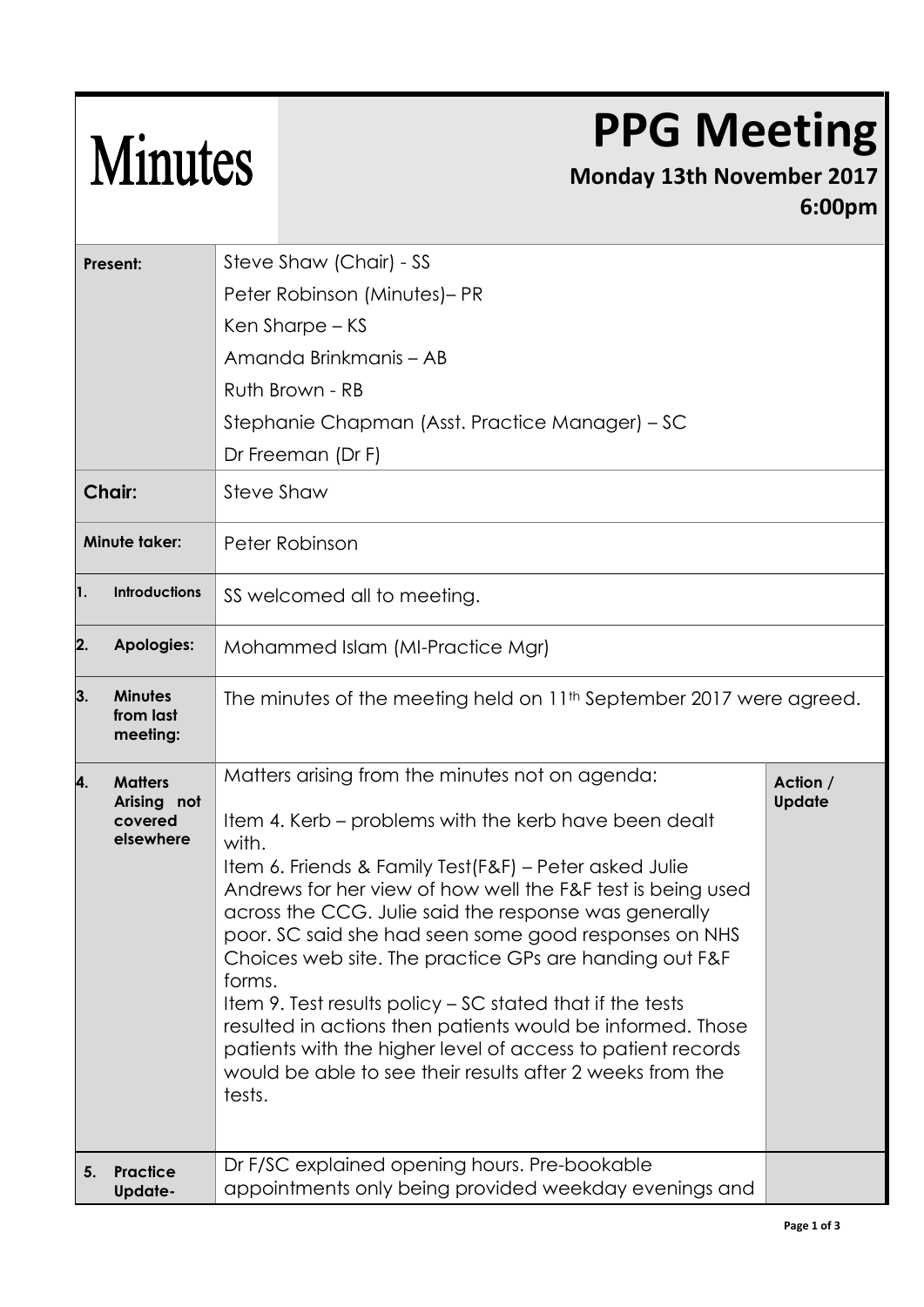|    | item held<br>until Dr<br><b>Freeman</b><br>arrived)                                   | Saturdays (6.30 to 8.30 pm) through a shared rota<br>arrangement with other practices locally in Ashfield North<br>Locality (e.g Brierley Park, Skegby, Woodlands). Not sure<br>how existing extra hours will change. The practice web site<br>will be updated when details clear. [Post meet – web site<br>updated 24 Nov)<br>Doctor First IT system (also called TC2) – concerns<br>expressed by the meeting about likelihood of future<br>bookable appointments. - the system seems to only<br>provide for the GP to respond to the patient. Meeting                                                                                                                                                                                                                                                   | <b>Practice</b><br>to<br>give<br>update                                                                                 |
|----|---------------------------------------------------------------------------------------|-----------------------------------------------------------------------------------------------------------------------------------------------------------------------------------------------------------------------------------------------------------------------------------------------------------------------------------------------------------------------------------------------------------------------------------------------------------------------------------------------------------------------------------------------------------------------------------------------------------------------------------------------------------------------------------------------------------------------------------------------------------------------------------------------------------|-------------------------------------------------------------------------------------------------------------------------|
|    |                                                                                       | asked about the involvement of the Pharmacist or Practice<br>Nurses.<br>The meeting was told that the system development is on<br>hold. An update can be given at the January meeting.                                                                                                                                                                                                                                                                                                                                                                                                                                                                                                                                                                                                                    | TC <sub>2</sub><br>on<br>at<br>January 2018<br>meeting                                                                  |
| 6. | Event<br><b>Feedback</b><br>from 13th<br>October<br>'Care of the<br>Elderly'<br>event | A brief report was presented by SS. Quite a good response<br>from patients with questions noted and answers given. KS<br>spent time in waiting room publicising the displays. PR and<br>SS manned the stands.<br>Contributors at displays at GP rooms end of practice were:<br>Age UK<br>$\bullet$<br>County Enterprise Foods.<br>$\bullet$<br>Ashfield Voluntary Action (AVA)<br>$\bullet$<br>PPG stand by PR including a piece from RB about first<br>$\bullet$<br>impressions of the PPG; a piece about 'Whats<br>happening in CCG land which will impact on the<br>practice and PPG'; about PPG achievements.<br>Clinical services and information available from Nurse<br>$\bullet$<br>Practitioner (Lyndsey) and Clinical Pharmacist<br>(Sebastian).<br>There was a supply of F&F forms on the day. |                                                                                                                         |
|    |                                                                                       | One patient who filled in the PPG application Form asked<br>why Date of Birth was asked for. After some discussion in<br>the meeting it was agreed this was not necessary and SC<br>was asked to remove this.<br>Two more patients were added to the PPG database.<br>Lessons learned - do events earlier - interest flat by<br>lunchtime.<br>Practice leaflet – some discussion about the CCG generic<br>PPG leaflet. It was felt they were not useful but the<br>practice could perhaps learn from their design. PR offered<br>to compare the practice leaflet with the CCG generic<br>version for design benefits.                                                                                                                                                                                     | <b>SC to amend</b><br><b>PPG form</b><br>PR to<br>compare<br>practice<br>leaflet with<br><b>CCG</b> generic<br>version. |
| 7. | Member-<br>ship and<br>Commun-<br>ication                                             | Practice newsletter?<br>SC explained that texting / emails were most effective<br>communication methods. Practice web site available.<br>Facebook not suitable in opinion of meeting.<br>Should use web site more and improve how often it is                                                                                                                                                                                                                                                                                                                                                                                                                                                                                                                                                             |                                                                                                                         |